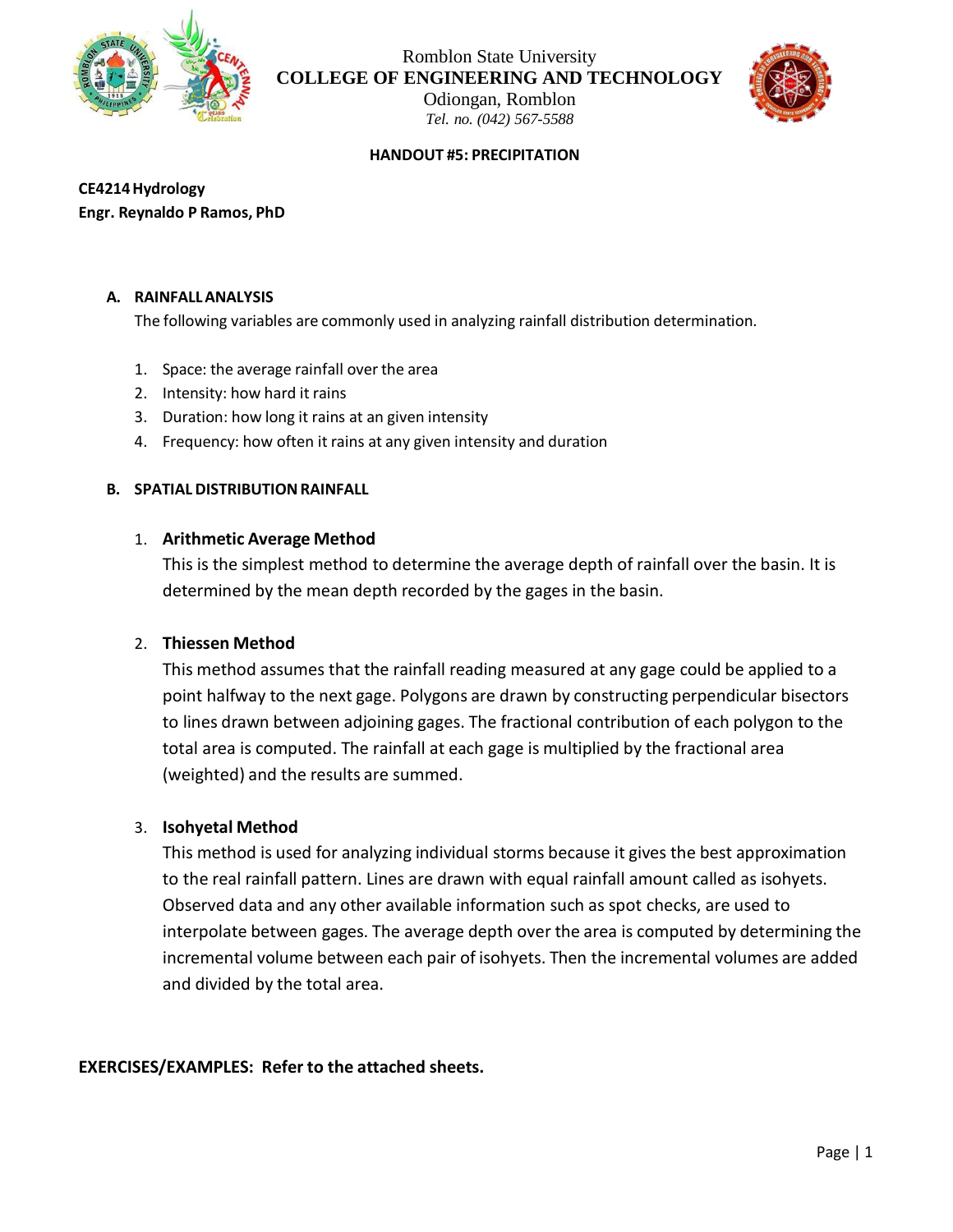

# Romblon State University **COLLEGE OF ENGINEERING AND TECHNOLOGY**

Odiongan, Romblon *Tel. no. (042) 567-5588*



 $\mathbf{5}$ DESCRIPTIVE HYDROLOGY